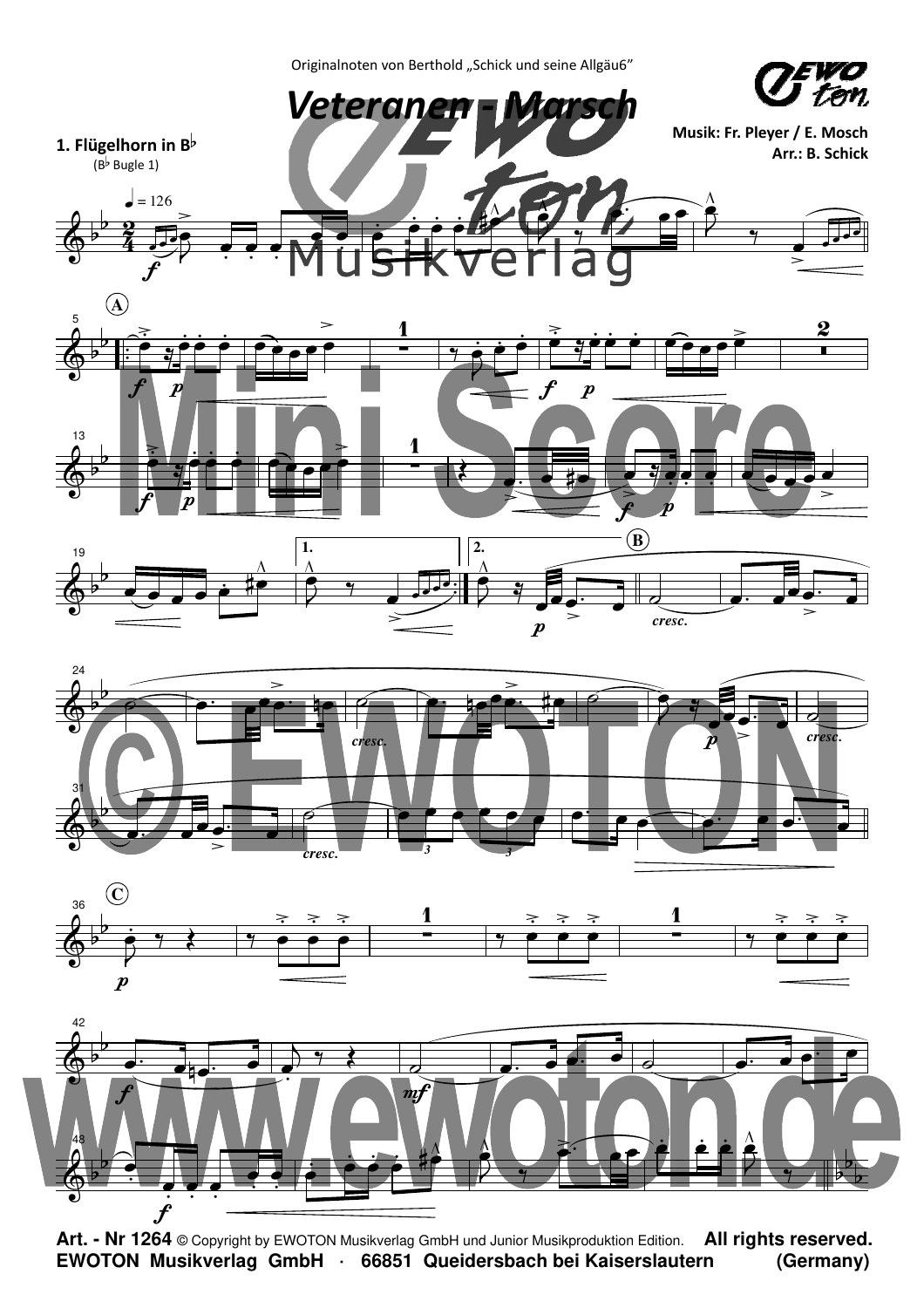









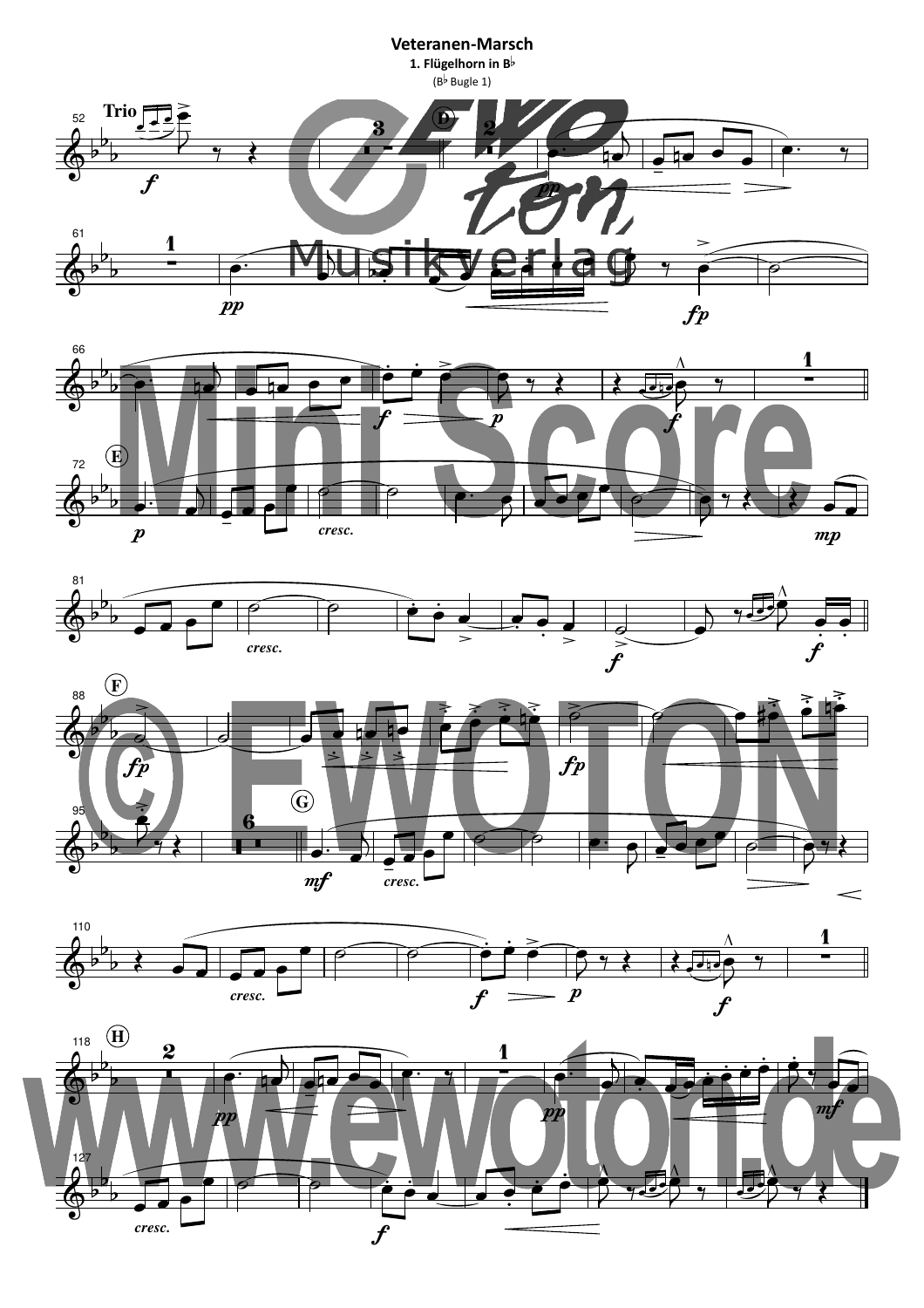Originalnoten von Berthold "Schick und seine Allgäu6"





**Art. - Nr 1264** © Copyright by EWOTON Musikverlag GmbH und Junior Musikproduktion Edition. **All rights reserved. EWOTON Musikverlag GmbH · 66851 Queidersbach bei Kaiserslautern (Germany)**